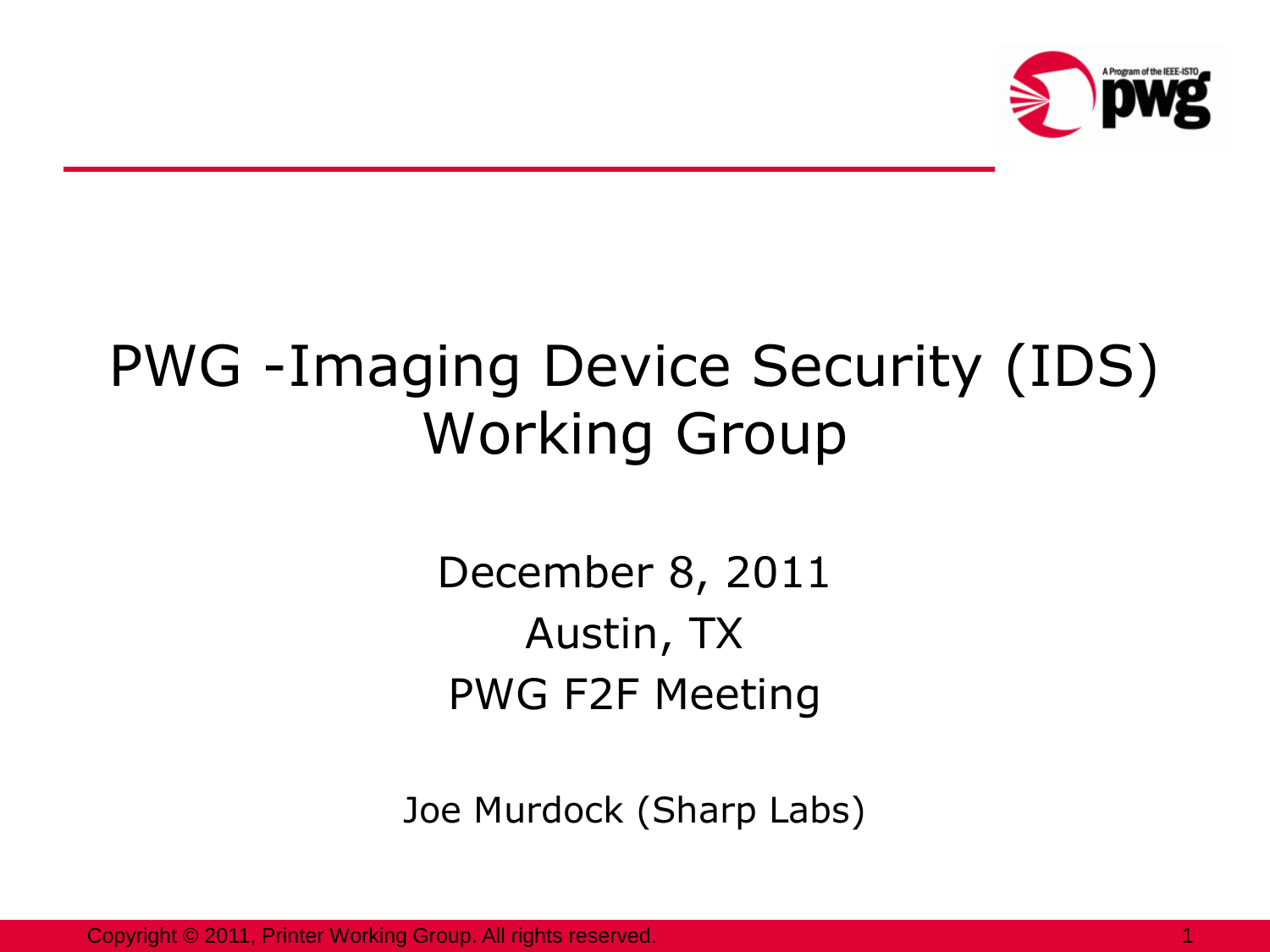## Agenda



- 1:15 1:30 Administrative Tasks
- 1:30 2:00 HCD Attributes
- 2:00 2:45 TNC/NEA
- 2:45 3:15 IDS Schema
- 3:15 3:30 Wrap up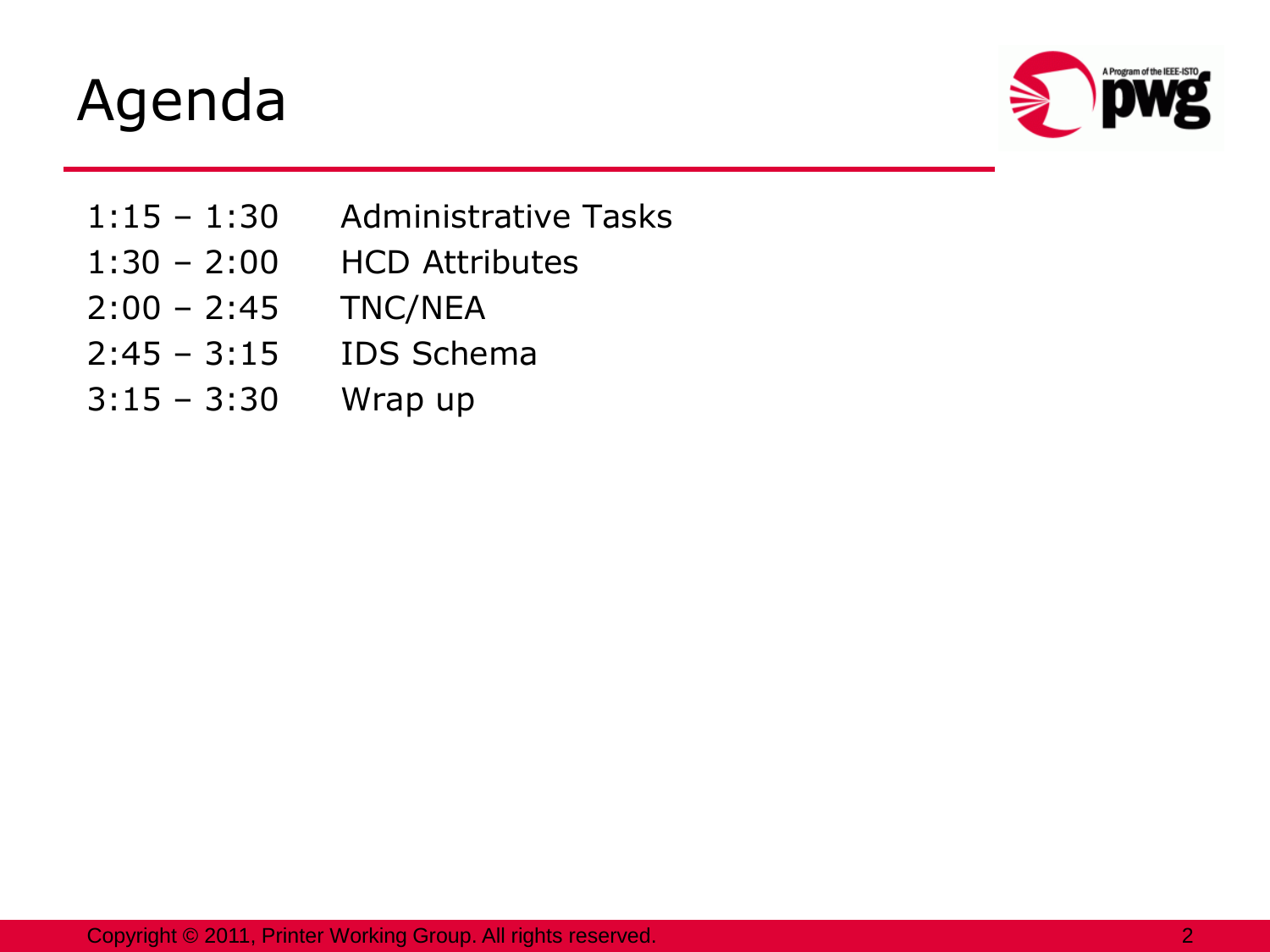## Administrative Tasks



- Select minute-taker
- Introductions
- IP policy statement: *"This meeting is conducted under the rules of the PWG IP policy". If you don't agree, "Mmmmm. Barbecue"*
- Approve Minutes from Sept. 22 conference Call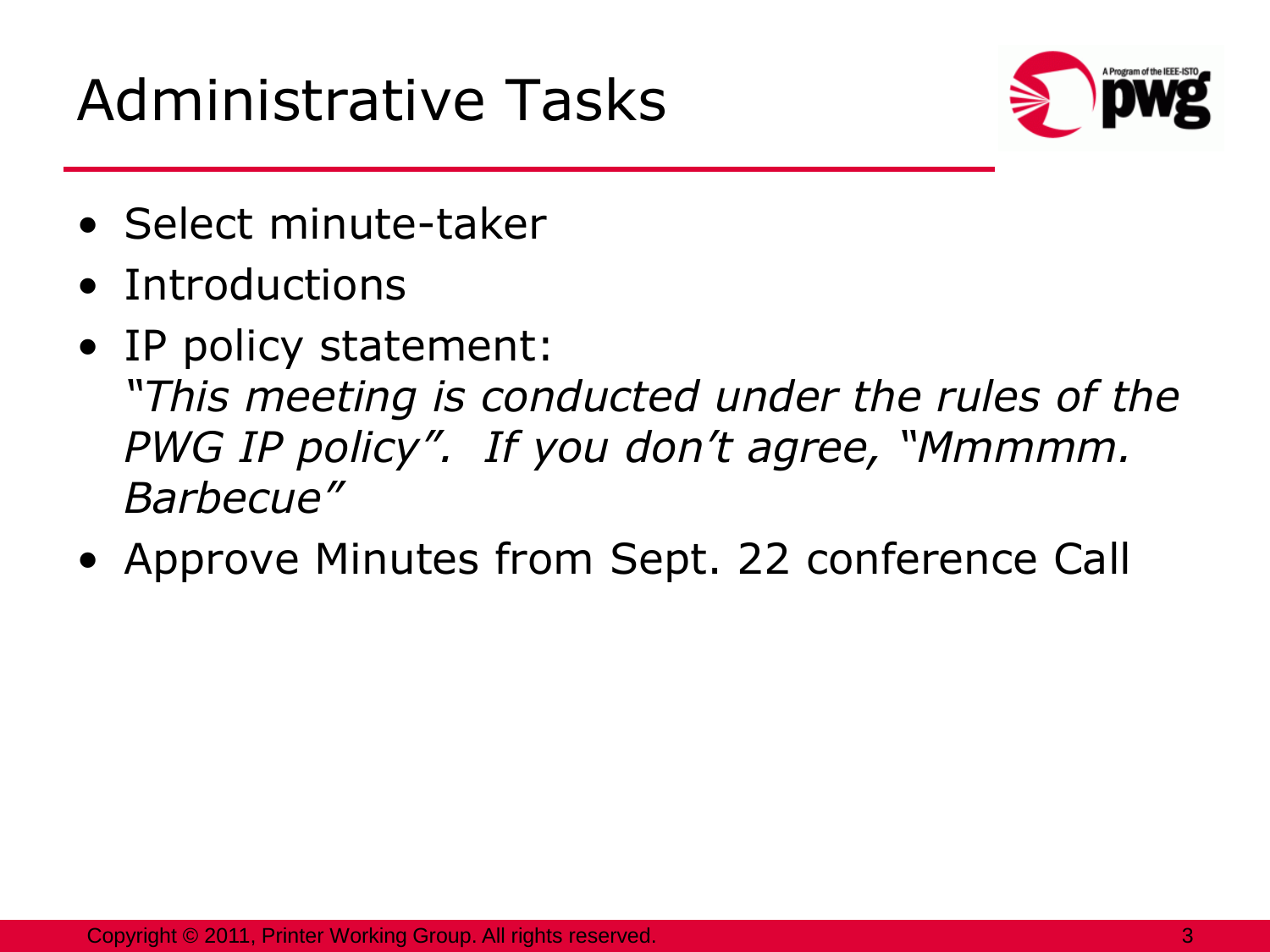# IDS WG Officers



- IDS WG Chair
	- Joe Murdock (Sharp)
- IDS WG Vice-Chair
	- *IDS is looking for a new Vice Chair*
- IDS WG Secretary:
	- *IDS is looking for a new Secretary*
- IDS WG Document Editors:
	- HCD-ATR: Jerry Thrasher (Lexmark), Joe Murdock (Sharp)
	- HCD-TNC: Ira McDonald (Samsung)
	- IDS-Model: Joe Murdock (Sharp), Ira McDonald (Samsung), Ron Nevo (Samsung)
	- IDS-Log: Mike Sweet (Apple)
	- IDS-IAA: Joe Murdock (Sharp)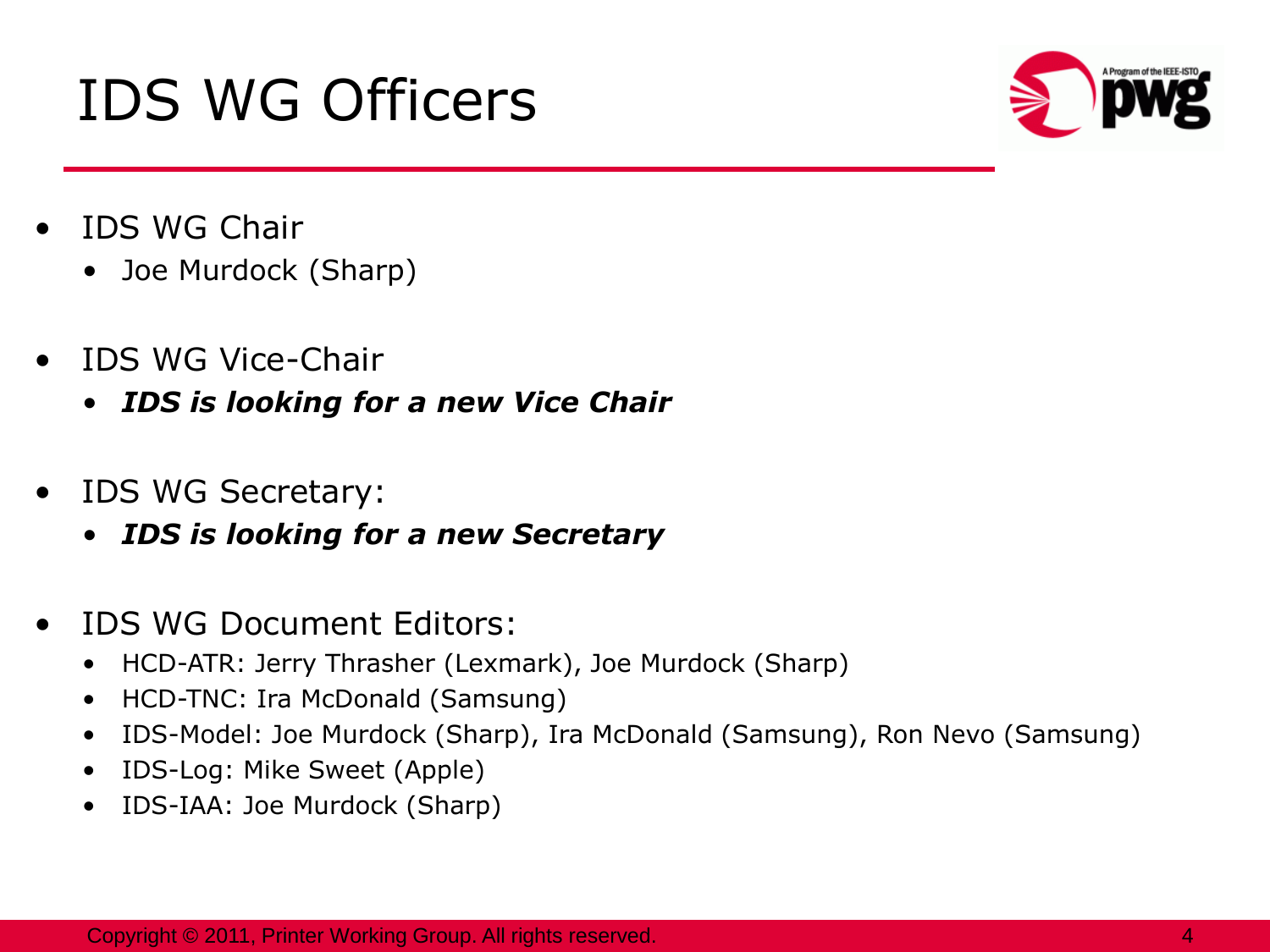## Action Items



| <b>Action</b><br>Item $#$ | <b>Entry date</b> | <b>Assignee</b>               | Type           | <b>Action</b>                                                                                                                                                                                                             | <b>Status</b> | <b>Disposition</b>                                                                                   |
|---------------------------|-------------------|-------------------------------|----------------|---------------------------------------------------------------------------------------------------------------------------------------------------------------------------------------------------------------------------|---------------|------------------------------------------------------------------------------------------------------|
| 81                        | 2/3/2011          | Joe Murdock                   | <b>IDS-LOG</b> | Find the user role definitions in the IA&A or schema documents and<br>import them into the LOG document                                                                                                                   | P             | look at XACML, SAML, DMTF, IEEE 2600, and the<br>MIBs, for existing role definitions that we can use |
| 92                        | 4/6/2011          | <b>Michael Sweet</b>          | <b>IDS-LOG</b> | Update the rational section to higher-level statements (see 4/6/2011<br>minutes)                                                                                                                                          | P             |                                                                                                      |
| 96                        | 5/26/2011         | Joe Murdock                   | IDS-Model      | Expand scenarios into use cases for security-related cases                                                                                                                                                                | P             |                                                                                                      |
| 112                       | 8/4/2011          | Joe Murdock                   | IAA            | add some verbiage to the Security Considerations section about<br>how to handle multiple negotiate security element requests; add<br>security elements to system elements, and security ID to XSSL<br>lelements           |               |                                                                                                      |
| 116                       | 8/25/2011         | Joe Murdock /<br>Ira McDonald | HCD-ATR        | Create PWG health attributes registry -- and normalize abstract<br>attribute names so they conform with the semantic model                                                                                                | P             | accessible in some way -- attribute name, data<br>type, and number to use                            |
| 117                       | 10/6/2011         | <b>Brian Smithson</b>         | 2600 SD        | provide a review copy of the proposed "terms of reference" to the<br><b>IDS</b> mailing list                                                                                                                              |               |                                                                                                      |
| 118                       | 10/6/2011         | Joe Murdock                   | HCD-ATR        | Go through the HCD_ATR and HCD_NAP and change the names,<br>data types to the ASN.1 data type names with a mapping table to<br>other data type naming conventions, and codes so that the<br>attributes sort functionally. | $\mathsf{C}$  |                                                                                                      |
| 119                       | 10/6/2011         | Joe Murdock                   | <b>IAA</b>     | Update the security schema to match the latest PWG authentication<br>type                                                                                                                                                 | $\mathsf{C}$  |                                                                                                      |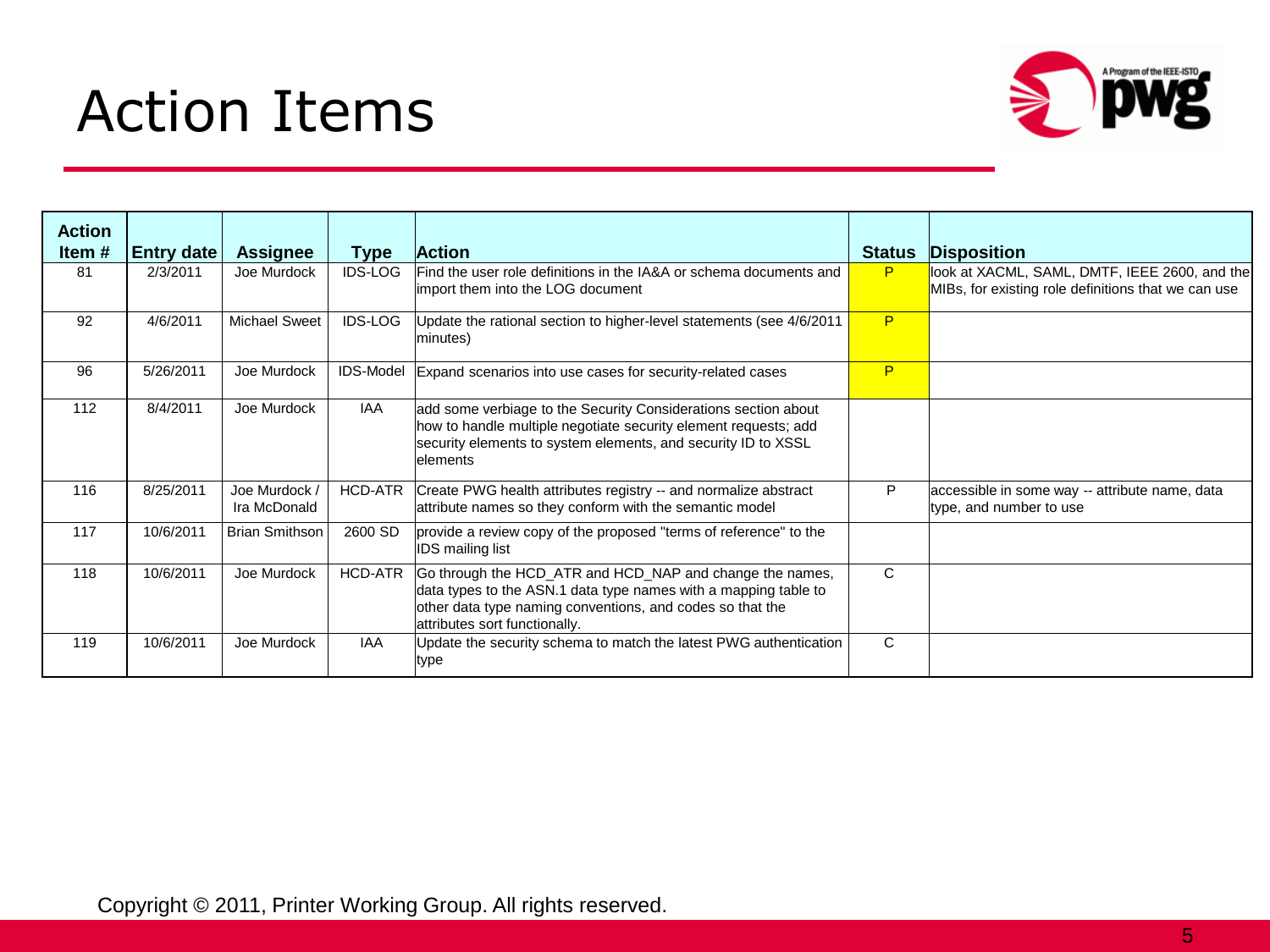## Active Document



- HCD-TNC Binding
	- Interim Draft

<ftp://ftp.pwg.org/pub/pwg/ids/wd/wd-ids-tnc10-20111205.pdf>

• HCD-Assessment-Attributes

<ftp://ftp.pwg.org/pub/pwg/ids/wd/wd-idsattributes10-2011126.pdf>

- Normalizing Attribute names
- HCD-NAP Binding

<ftp://ftp.pwg.org/pub/pwg/ids/wd/wd-ids-napsoh10-20111126.pdf>

- Normalizing Attribute names
- IDS-IAA

<ftp://ftp.pwg.org/pub/pwg/ids/wd/wd-ids-iaa10-20111005.pdf>

- Draft
- IDS-Model

<ftp://ftp.pwg.org/pub/pwg/ids/wd/wd-ids-model10-20111005.pdf>

• Draft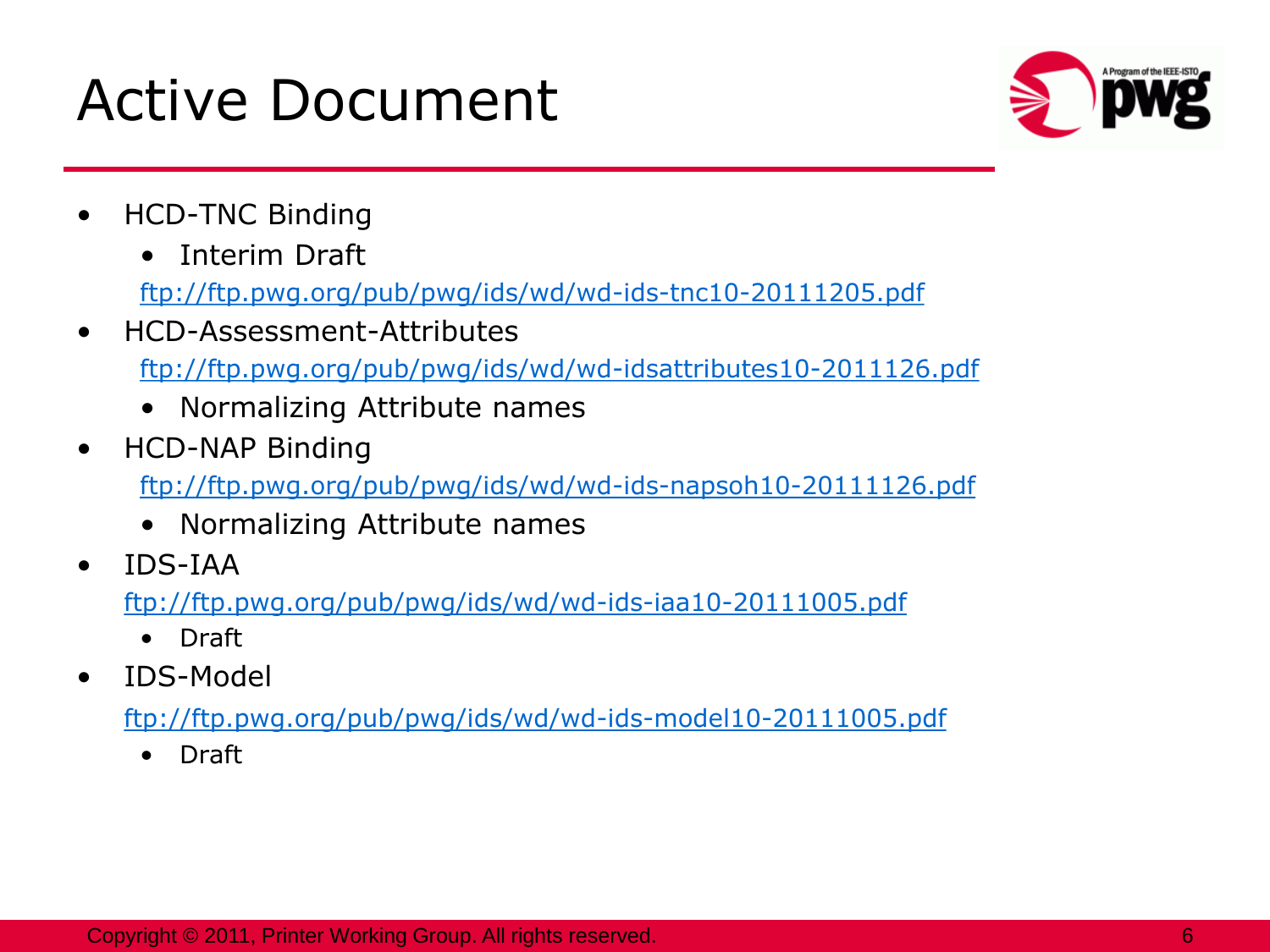### IDS Attributes



| Code | <b>HCD Name</b>                   | <b>SM Name</b>                                       | Data Type                  |
|------|-----------------------------------|------------------------------------------------------|----------------------------|
| 1    | AttributesNaturalLanguage         | NaturalLanguageConfigured                            | <b>String</b>              |
| 2    | MachineTypeModel                  | MachineTypeModel                                     | <b>String</b>              |
| 3    | VendorName                        | VendorName                                           | <b>String</b>              |
| 4    | VendorSMICode                     | VendorSMICode                                        | Integer                    |
| 20   | DefaultPasswordEnabled            | DefaultPasswordEnabled                               | Boolean                    |
| 21   | FirewallSetting                   | FirewallSetting                                      | OctetString   base64Binary |
| 22   | ForwardingEnabled                 | ForwardingEnabled                                    | <b>Boolean</b>             |
| 23   | TimeSource                        | TimeSource                                           | <b>String</b>              |
| 40   | PSTNFaxEnabled                    | PSTNFaxEnabled                                       | <b>Boolean</b>             |
| 60   | FirmwareName                      | Firmware: FirmwareName                               | <b>String</b>              |
| 61   | <b>FirmwarePatches</b>            | Firmware: Firmware Patches                           | <b>String</b>              |
| 62   | FirmwareStringVersion             | Firmware: FirmwareStringVersion                      | String                     |
| 63   | FirmwareVersion                   | Firmware: FirmwareVersion                            | OctetString   base64Binary |
| 80   | <b>ResidentApplicationName</b>    | ResidentApplication: ResidentApplicationName         | <b>String</b>              |
| 81   | ResidentApplicationPatches        | ResidentApplication: ResidentApplicationPatches      | <b>String</b>              |
| 82   | ResidentApplicationStringVersion  | ResidentApplication:ResidentApplicationStringVersion | <b>String</b>              |
| 82   | ResidentApplicationVersion        | ResidentApplication: ResidentApplicationVersion      | OctetString   base64Binary |
| 100  | UserApplicationEnabled            | UserApplicationEnabled                               | Boolean                    |
| 101  | UserApplicationPersistenceEnabled | UserApplicationPersistenceEnabled                    | <b>Boolean</b>             |
| 102  | <b>UserApplicationName</b>        | UserApplication:UserApplicationName                  | <b>String</b>              |
| 103  | <b>UserApplicationPatches</b>     | UserApplication: UserApplicationPatches              | String                     |
| 104  | UserApplicationStringVersion      | UserApplication:UserApplicationStringVersion         | String                     |
| 105  | <b>UserApplicationVersion</b>     | UserApplication:UserApplicationVersion               | OctetString   base64Binary |
| 200  | CertificationState                | CertificationState                                   | OctetString   base64Binary |
| 201  | ConfigurationState                | ConfigurationState                                   | OctetString   base64Binary |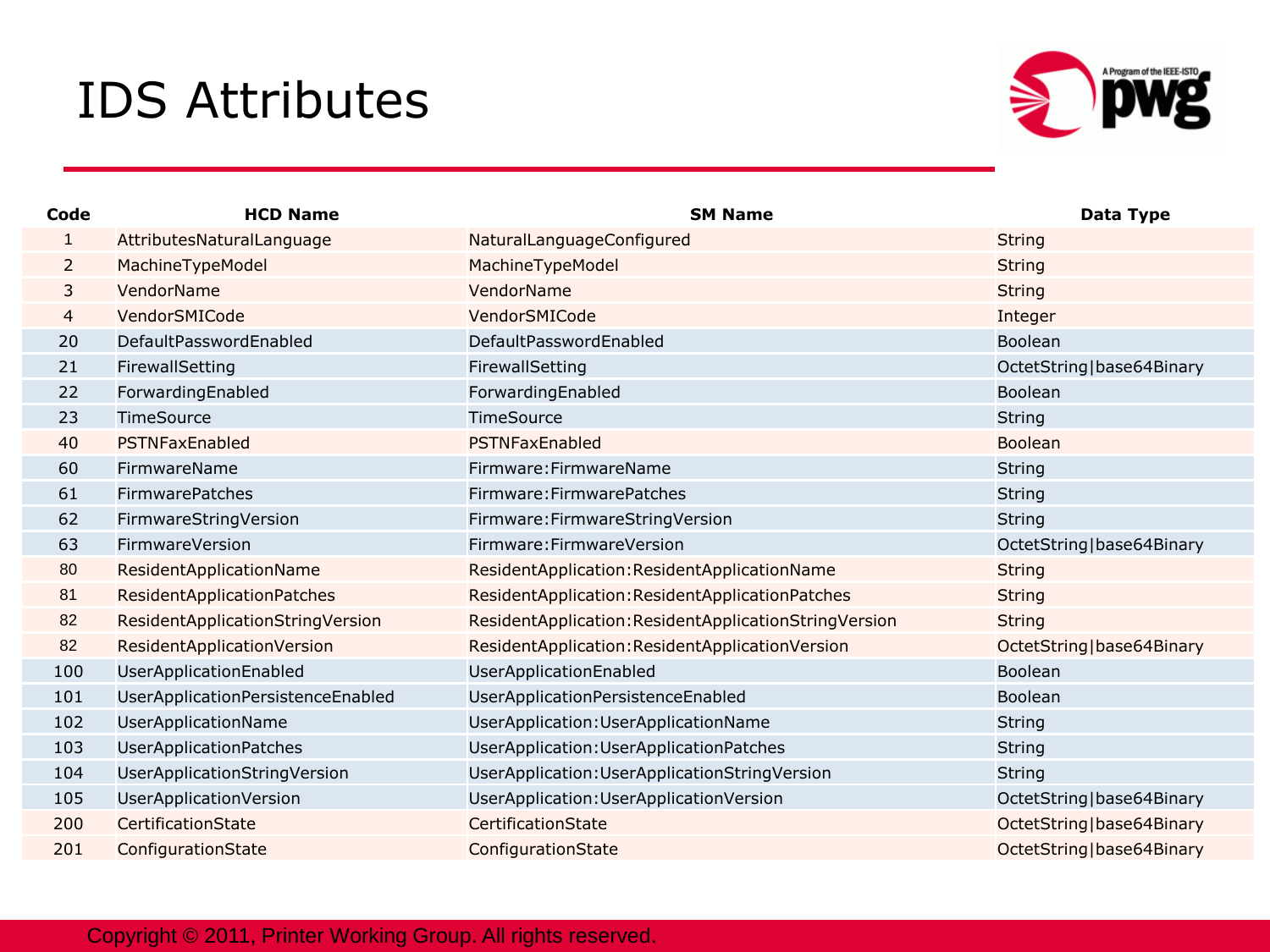## IDS Attributes



#### • IDS-ATTR Specification Review

<ftp://ftp.pwg.org/pub/pwg/ids/wd/wd-idsattributes10-20111204.pdf> [ftp://ftp.pwg.org/pub/pwg/ids/wd/wd-idsattributes10-20111204\\_rev.pdf](ftp://ftp.pwg.org/pub/pwg/ids/wd/wd-idsattributes10-20111204_rev.pdf)

### • IDS-NAP SoH Specification Review

<ftp://ftp.pwg.org/pub/pwg/ids/wd/wd-ids-napsoh10-20111204.pdf> [ftp://ftp.pwg.org/pub/pwg/ids/wd/wd-ids-napsoh10-20111204\\_rev.pdf](ftp://ftp.pwg.org/pub/pwg/ids/wd/wd-ids-napsoh10-20111204_rev.pdf)

### • IDS Attribute Reference table

<ftp://ftp.pwg.org/pub/pwg/ids/white/ids-attributes-2011-12-04.xlsx> <ftp://ftp.pwg.org/pub/pwg/ids/white/ids-attributes-2011-12-04.pdf>

• And yet another "Why do we need security?" article

<http://www.dailytech.com/article.aspx?newsid=23388>

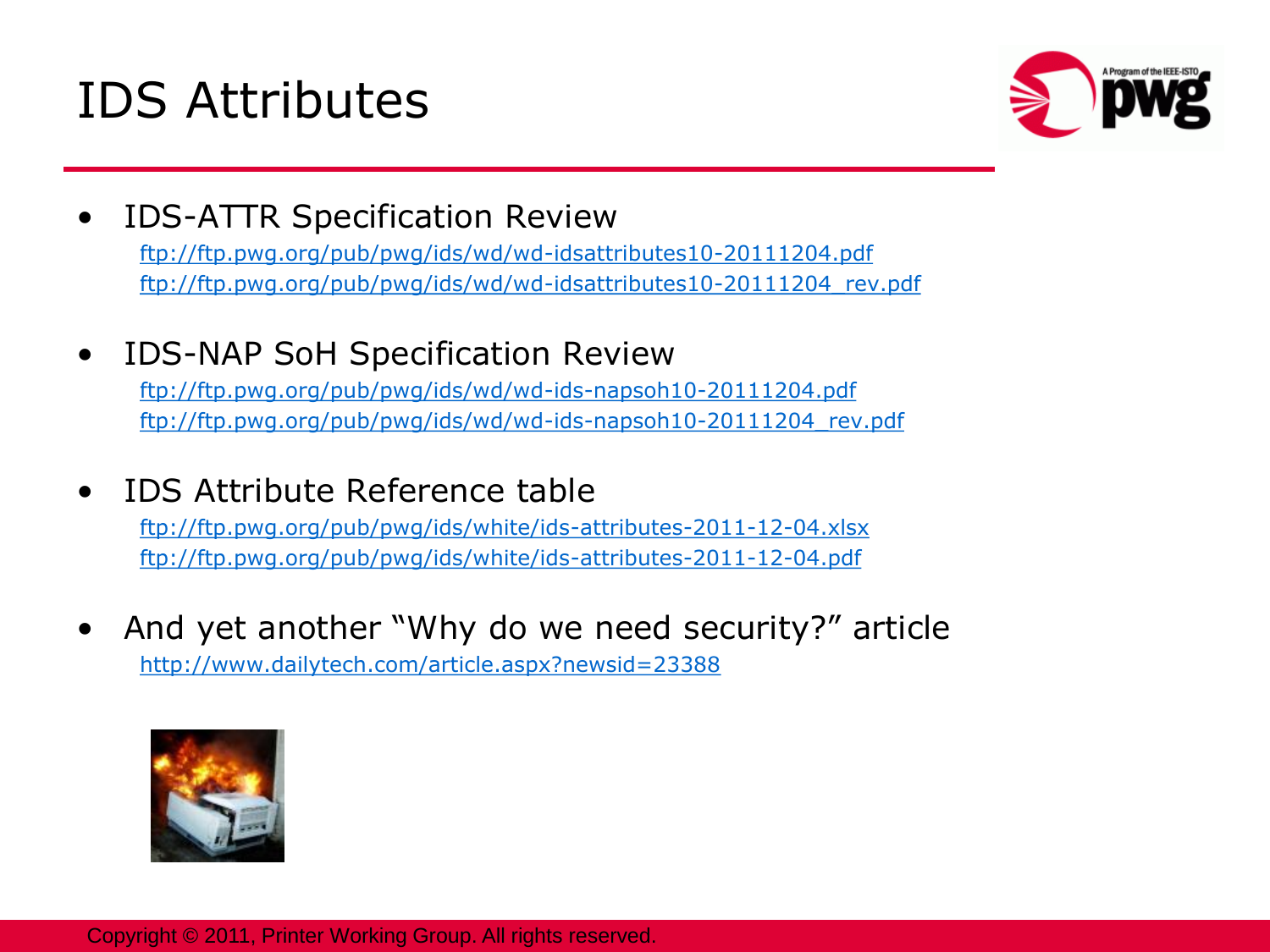



#### NEA Binding Document Review

<ftp://ftp.pwg.org/pub/pwg/ids/wd/wd-ids-tnc10-20111205-rev.pdf> <ftp://ftp.pwg.org/pub/pwg/ids/wd/wd-ids-tnc10-20111205.pdf>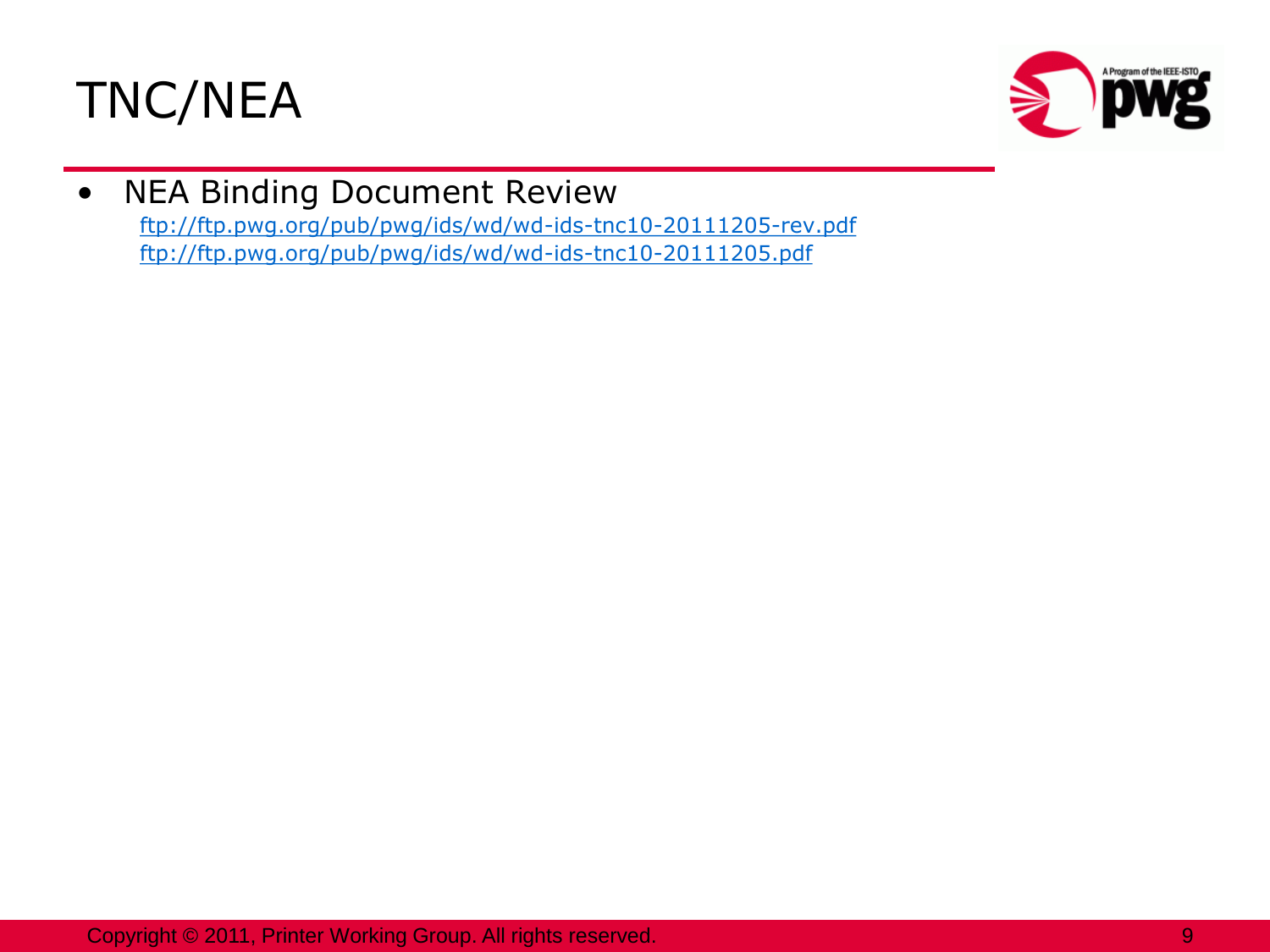### IDS IAA and Model



• IDS-IAA Specification Review Schema and WSDL

> <ftp://ftp.pwg.org/pub/pwg/ids/wd/schema/12-2011/PwgSecurity.wsdl> <ftp://ftp.pwg.org/pub/pwg/ids/wd/schema/12-2011/PwgSecurityOpMsg.xsd> <ftp://ftp.pwg.org/pub/pwg/ids/wd/schema/12-2011/Security.xsd>